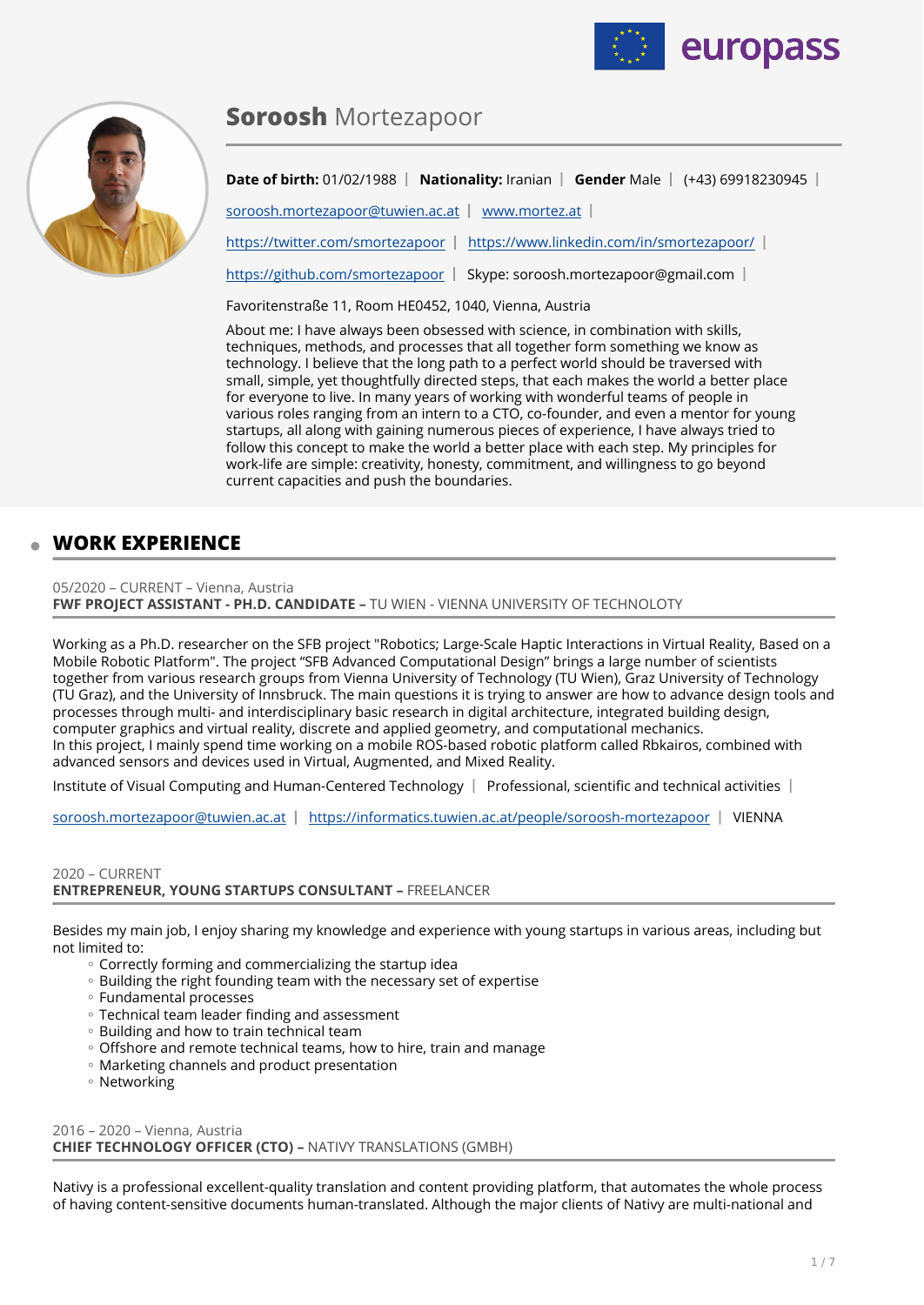multi-lingual companies such as Siemens, RWE, REWE, Western Union, Heineken, Do&Co, etc., private individuals can enjoy the benefits of Nativy Platform to have their documents translated with a few clicks. Furthermore, Nativy provides its partners, including WPML, with the possibility to enable their clients to order translations from within their CMSs, portals, and websites, without having to import/export and files, all through a ready-to-use API set. My role in Nativy includes but not limited to:

- Head of the software development unit
- Building and training an offshore software development team
- Creating and training an on-site software development team
- Redesigning the platform (Architecture, Technology, etc.)
- Designing and implementing algorithms and procedures such as ◦
- Expert retrieval systems ◦
- High-performance resource scheduling systems
- Text processing and CAT (Computer-Aided Translation) tools ◦
- Supervising and implementing Software Development Lifecycle (SDLC) processes and development methodologies (mainly SCRUM)
- Supervising Continuous Integration (CI) and Continuous Delivery (CD) implementation using Microsoft Azure Pipelines
- Supervising the software testing team (Manual testing, and automated unit/API/Functional/E2E testing)

Nativy employs a wide variety of technologies, including ASP.NET WebForms/MVC, Java, Apache Solr, Apche Lucene, Microsoft Azure Services, Amazon Web Services (AWS), etc.

Vienna, Austria

2013 – 2016 **LEAD DEVELOPER –** NATIVY TRANSLATIONS (GMBH)

During this time, we have refactored the code, redesigned the database, and made fundamental changes in UI/UX of the platform.

Some technologies and platforms we introduced into the system include but not limited to:

- Switching to the latest .NET Framework ◦
- Moving the majority of resources to the cloud (Microsoft Azure, Amazon AWS, ...)
- Employing Apache Lucene, Apache Tika, etc. for different purposes in the system
- Introducing and utilizing Linq2SQL ORM
- Introducing new workflows for the ordering process in the system
- Expanding Nativy Connect API, an API set for partner companies
- Switching to AJAX-based pages designed using native HTML/CSS/JS from Telerik ASP.NET Components

Vienna, Austria

#### 2011 – 2012 **SOFTWARE ARCHITECT AND DEVELOPER –** ZIGOORA

A Canadian-Iranian startup. A crowdsourcing translation platform capable of providing high-quality translations supported by a machine translation engine, and its human members. Despite its very complex concept and workflow, Zigoora was developed using ASP.NET and jQuery.

Tehran, Iran

### 2008 – 2012 **FREELANCE DEVELOPER**

I did various projects with very different sizes. The platforms and technologies I used were mostly:

- .NET Windows Form (C++.NET and C#.NET)
	- ASP.NET ◦
	- DotNetNuke ◦
	- MS Office Access ◦
	- MS SQL Server ◦

 $^{\circ}$  ... Tehran, Iran

2006 – 2012 **PART-TIME IT SUPPORT/NETWORK ADMINISTRATOR/SOFTWARE DEVELOPER –** SAZEH ALIAZH ALBORZ LTD.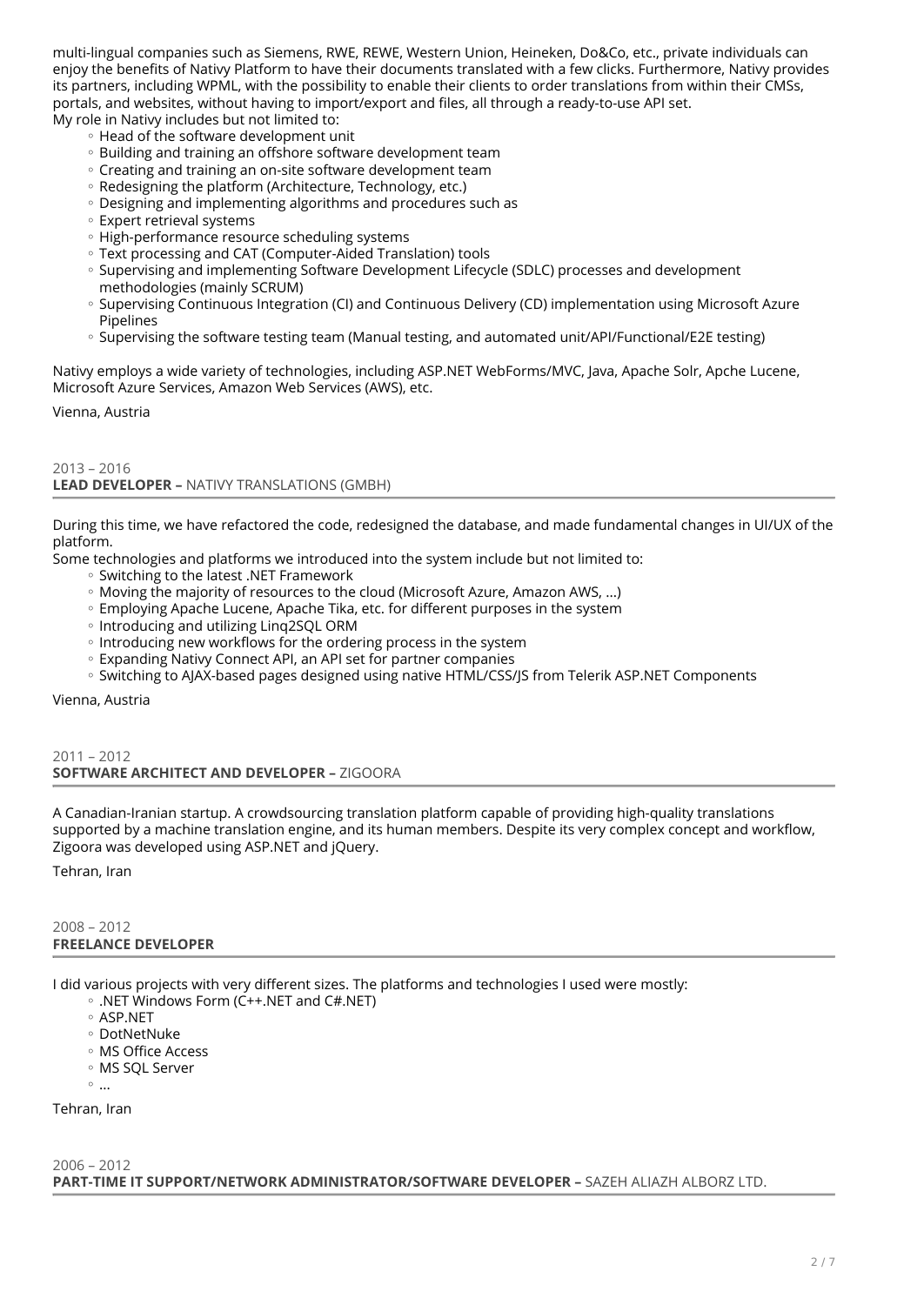Sazeh Aliazh is a middle-sized company that manufactures steel spare parts for various cars, located in Alborz Industrial Town in Qazvin, Iran. In addition to setting up and supporting their Windows-based network, I spent some time developing mini-applications to automize certain workflows in the company.

Alborz Industrial Town, Iran

### 2010 – 2011 **PROGRAMMING TUTOR –** IRAN UNIVERSITY OF SCIENCE AND TECHNOLOGY

I taught Microsoft C#.NET in two levels, beginner and advanced. I had two classes, each around 10 people from undergraduate students to Ph.D. students from Iran University of Science and Technology.

Tehran, Iran

### 2009 – 2010 **TEACHER (PROGRAMMING) –** IRANIAN ORGANIZATION FOR DEVELOPMENT OF EXCEPTIONAL TALENTS

I taught middle-school and high-school children computer programming, as a complementary part to their primary curriculum.

Qazvin, Iran

2004 – 2010 **IT SUPPORT/NETWORK ADMINISTRATOR –** ALBORZ POOLADIN 2000 LTD.

Alborz Pooladin 2000 Ltd was a small/middle-sized company back then that manufactured steel spare parts for various car manufacturers in Iran. I set up and maintained their Windows-based network and maintained and supported their IT infrastructure technically.

Alborz Industrial Town, Iran

### 2008 – 2009 **SOFTWARE ENGINEERING INTERN –** HANFEKRAN IT CORP.

I was appointed to different projects to learn how the software development processes and methodologies look like but mainly focused on extending a cloud-based time attendance software for enterprises. During this time, I became familiar with the fundamentals of teamwork and improved my development skills drastically.

Tehran, Iran

## **EDUCATION AND TRAINING**

2017 – CURRENT – Vienna, Austria **DR. TECHN. (PH.D.) - CANDIDATE –** Vienna University of Technology (TU Wien)

Ph.D. candidate at the Institute of Visual Computing and Human-Centered Technology. A member of the prestigious project "SFB Advanced Computational Design" of The Center for Geometry and Computational Design, TU Wien, Vienna, Austria.

Under supervision of Univ.Prof. Mag.rer.nat. Dr.techn. Hannes Kaufmann

### **Field(s) of study**

◦ Robotics and Haptics in VR

Robotics; Large-Scale Haptic Interactions in Virtual Reality, Based on a Mobile Robotic Platform

<https://informatics.tuwien.ac.at/orgs/e193-02>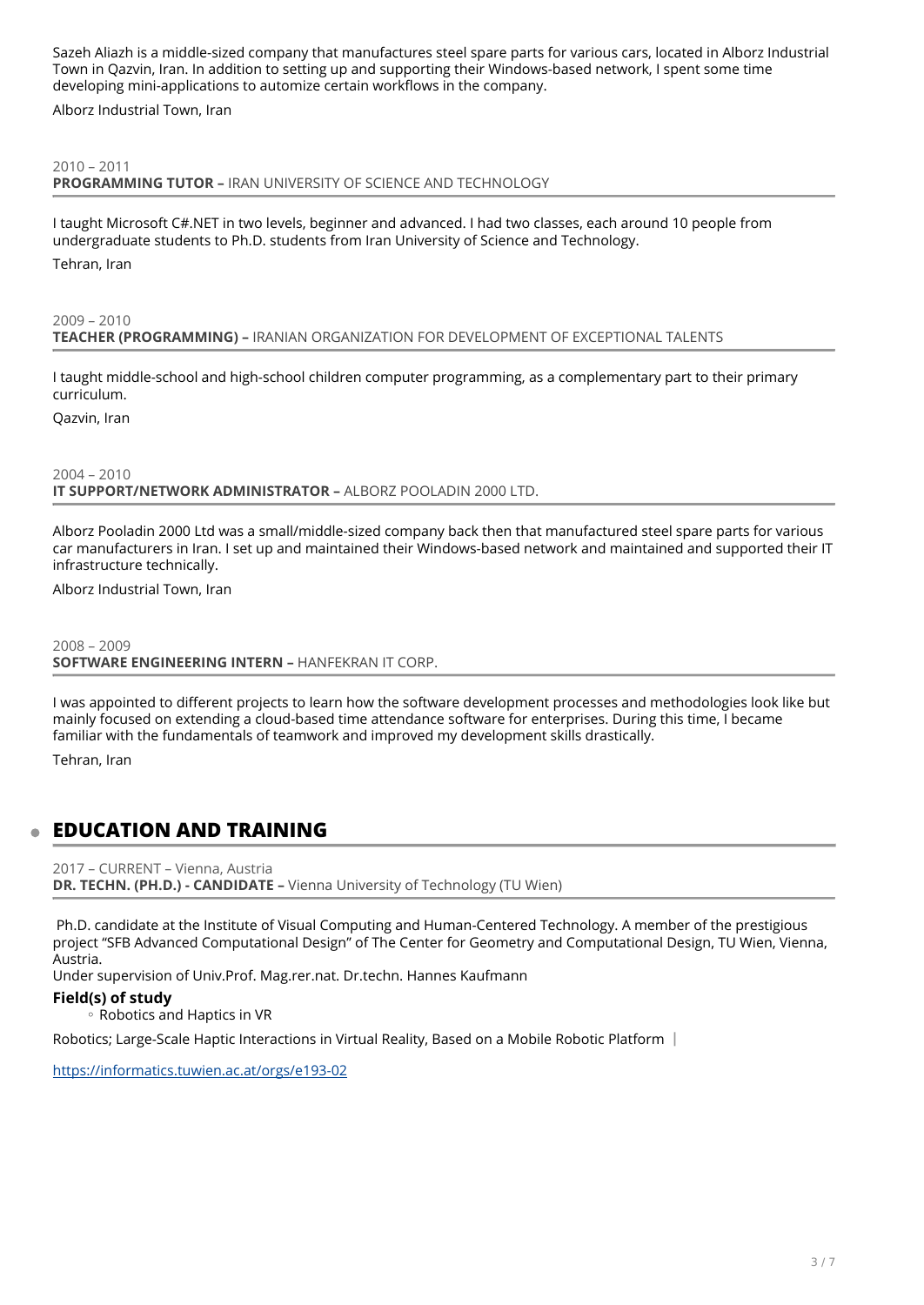Dipl.-Ing. (equivalent to Master of Science in German-speaking countries) in Logic and Computation (Formerly known as Computational Intelligence) with a focus on Artificial Intelligence Under the supervision of Ao.Univ.Prof. Dipl.-Ing. Dr.techn. Markus Vincze at Automation and Control Institute (ACIN), TU Wien

### **Field(s) of study**

Computational Intelligence (Logic and Computation) ◦

Optimizations and Improvements of Topographic Robotic Grasping using Machine Learning Approaches

<https://informatics.tuwien.ac.at/master/logic-and-computation/>

2006 – 2011 – Tehran, Iran **BACHELOR OF SCIENCE/ENGINEERING –** Iran University of Science and Technology

Major: Software Engineering Under the supervision of Dr. Behrouz Minaie

### **Field(s) of study**

Computer Engineering - Software ◦

A new priority-based agent communication control mechanism for multi-player games using Machinetta |

### <http://ce.iust.ac.ir/>

1998 – 2006 – Qazvin, Iran **HIGH SCHOOL DIPLOMA –** Iranian National Organization for Development of Exceptional Talents

Mathematics/Physics

# **LANGUAGE SKILLS**

**Mother tongue(s):** PERSIAN

**Other language(s):**

|                |                | UNDERSTANDING  |                   | <b>SPEAKING</b>    |                |
|----------------|----------------|----------------|-------------------|--------------------|----------------|
|                | Listening      | Reading        | Spoken production | Spoken interaction |                |
| <b>ENGLISH</b> | C <sub>1</sub> | C1             | C <sub>1</sub>    | C1                 | C <sub>1</sub> |
| <b>GERMAN</b>  | B <sub>1</sub> | B <sub>2</sub> | B <sub>1</sub>    | B <sub>1</sub>     | B <sub>1</sub> |

Levels: A1 and A2: Basic user; B1 and B2: Independent user; C1 and C2: Proficient user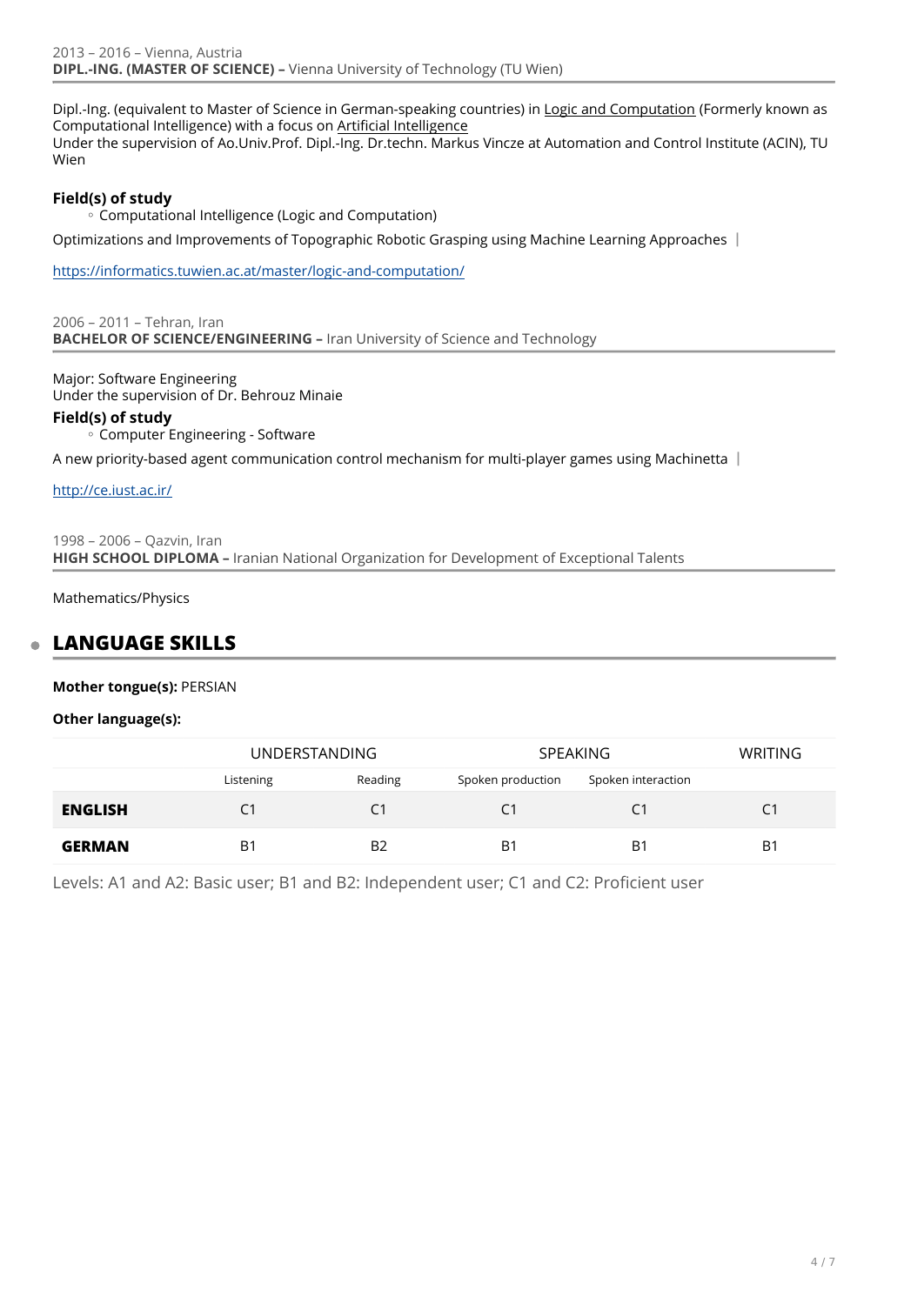### **NETWORKS AND MEMBERSHIPS**

### **Memberships**

Computer Graphics Research Group - VR and AR subgroup, TU Wien **2019 - present**

- Vienna University of Technology ◦
- Roll: Robotics Researcher/ Project Assistant
- Supervisor: Prof. Mag. Dr. Hannes Kaufmann
- Interactive Media Systems Research Group, TU Wien **2016 2019**
	- Vienna University of Technology ◦
	- Roll: Robotics Researcher
	- Supervisor: Prof. Mag. Dr. Hannes Kaufmann
- Intelligent Automation Laboratory **2009 2011**
	- Iran University of Science and Technology
	- Roll: Research Assistant ◦
	- Supervisor: Assis. Prof. Dr. Peyman Kabiri
- 2nd Khawrazmi Robotic Competitions November **2009**
	- Roll: Technical Committee (TC) member (Referee) ◦
	- Field: Search and Rescue ◦
- USARSim Developers Community **2010 2013**
	- Roll: Developer on UT3, UDK
	- Designed, developed and supported by NIST ◦
- Computer Engineering Scientific Association **2009 2011**
	- School of Computer Engineering Iran University of Science and Technology
	- Roll: Official Elected Member ◦
- Robotic Scientific Association **2007 2009**
	- Iran University of Science and Technology
	- Roll: Member ◦

### **HONOURS AND AWARDS**

### **Honours and awards**

- Standing amongst top 40 young Austrian companies with Nativy in 2016, 2017, 2018, 2019
- International Robocup Competitions 2009 Graz, Austria
- International IranOpen Robocup Competitions 2009 Qazvin, Iran
- International Robocup Competitions 2008 Suzhou, China
- International IranOpen Robocup Competitions 2008 Qazvin, Iran
- Awarded for standing among top 1% at the nation-wide university entrance exam

### **COMMUNICATION AND INTERPERSONAL SKILLS**

### **Communication and interpersonal skills**

Although I had experience working in teams before, the first real challenge as a member of a professional team was with a fast-paced young, and enthusiastic team when I was involved in Robocup competitions and competed against the bests of the field at international RoboCup competitions during my undergraduate studies. Besides, I gained excellent presentation skills, thanks to many seminars, international competitions, international symposiums, and summer schools I attended and delivered presentations. Moreover, during my time in Nativy Translations, and as a development lead, I needed to communicate with not only technical people and domain experts in my own team as well as our partner corporates, but also with people with a superficial level of IT and software background knowledge. In the beginning, I found it very cumbersome and occasionally impossible to hold a conversation on a technical topic with people who had minimal experience in the field. However, later, I started to like it very much, as the ability to put such complex concepts into simple words that everyone could understand was grew inside me. After all, the leading quality that a competent CTO should possess is the ability to communicate.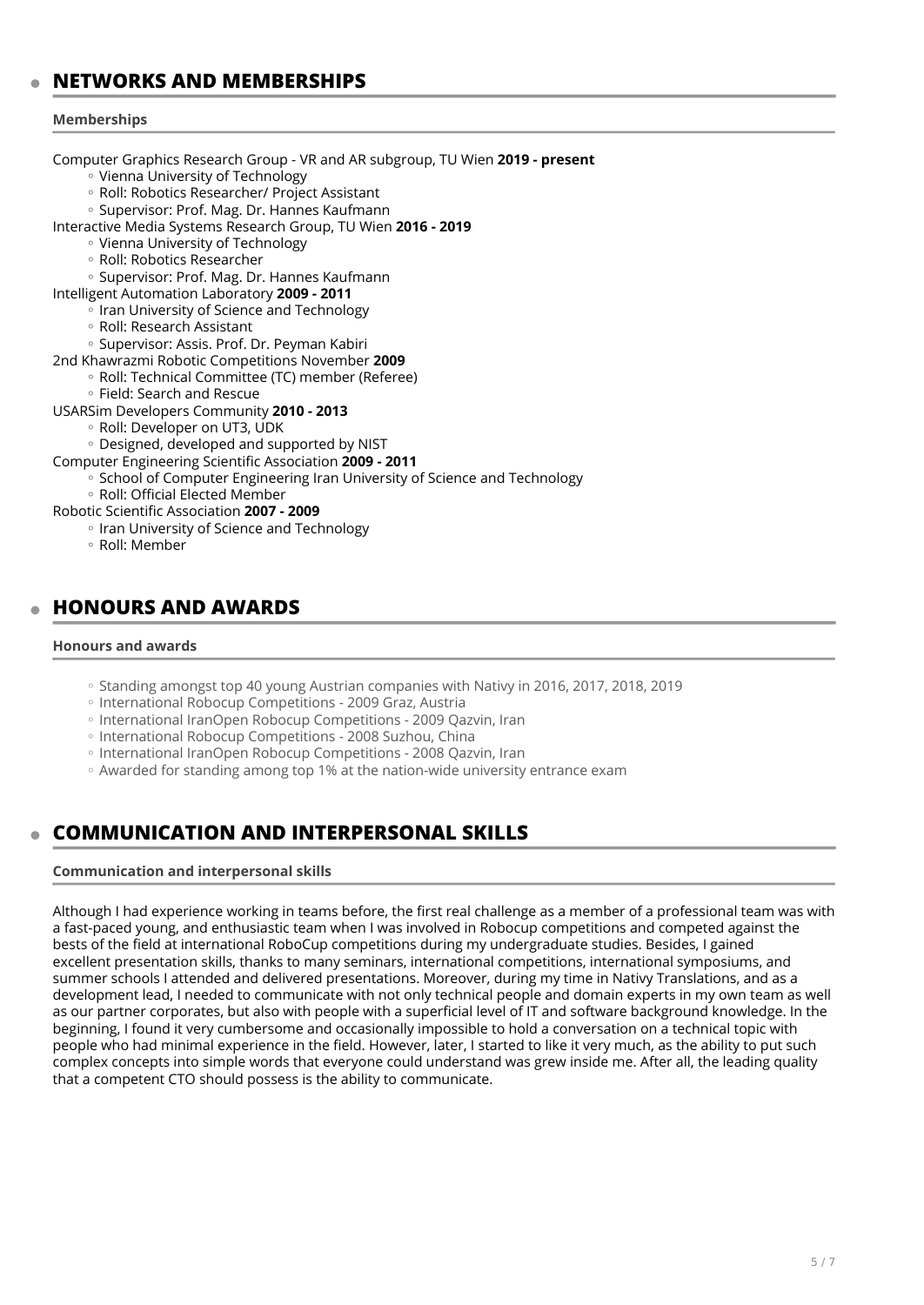### **Job-related skills**

Team building Team leadership Critical and creative thinking Agile methodologies, especially SCRUM Problem-solving SDLC process building DevOps **Software related** .NET ◦

- ASP.NET MVC ◦
- MVVM Frameworks ◦
- Design patterns ◦
- RDB/No-Sql ◦
- Python 2.7
- Cloud-based solutions and services ◦
- Information retrieval systems (Search Engines)
- Automated testing frameworks ◦

 $^{\circ}$  ...

### **Robotics related:**

- Linux ◦
- C++ ◦
- Python
- ROS (Robot Operating System)
- Robot Modeling URDF
- Robot Simulation (Unity, Gazebo)
- ROS# ◦
- Robot control stacks (Control, Localization, Navigation, Exploration) ◦
- Microcontroller programming ◦
- VAL3 Stäubli robots ◦
- **VR Related:**
	- Unity ◦
	- Steam VR OpenVR Lib
	- Experience with VR Headsets (VIVE, Quest, Rift) ◦

### **PROJECTS**

2021 – CURRENT **Classification of Scanning Electron Microscopy (SEM) images of Carbon Nano-tubes** 

One of the challenging issues in determining the quality of Carbon Nano-tubes is to determine the density of them from Scanning Electron Microscopy (SEM) images. The SEM, with the aid of electron bombardment, provides images of objects as small as 10 nanometers for study. In this project, the images from SEM are classified using machine vision and machine learning approaches. This project is conducted in cooperation with the IK International University, Qazvin, Iran.

01/2021 – 04/2021 **Autonomous Indoor Photographer Robot** 

A custom robot, made on ROS-based Turtlebot 2 base with a Raspberry Pi 4B controller computer. In this robot, a DSLR camera mounted on a 2 DOF turret is controlled by the onboard computer. The responsibility of the robot is to explore an indoor unknown environment, make a map of the environment and take thousands of photos from different specific angles for digital reconstruction purposes.

This robot has been made and programmed for Illusion Walk KG, Berlin